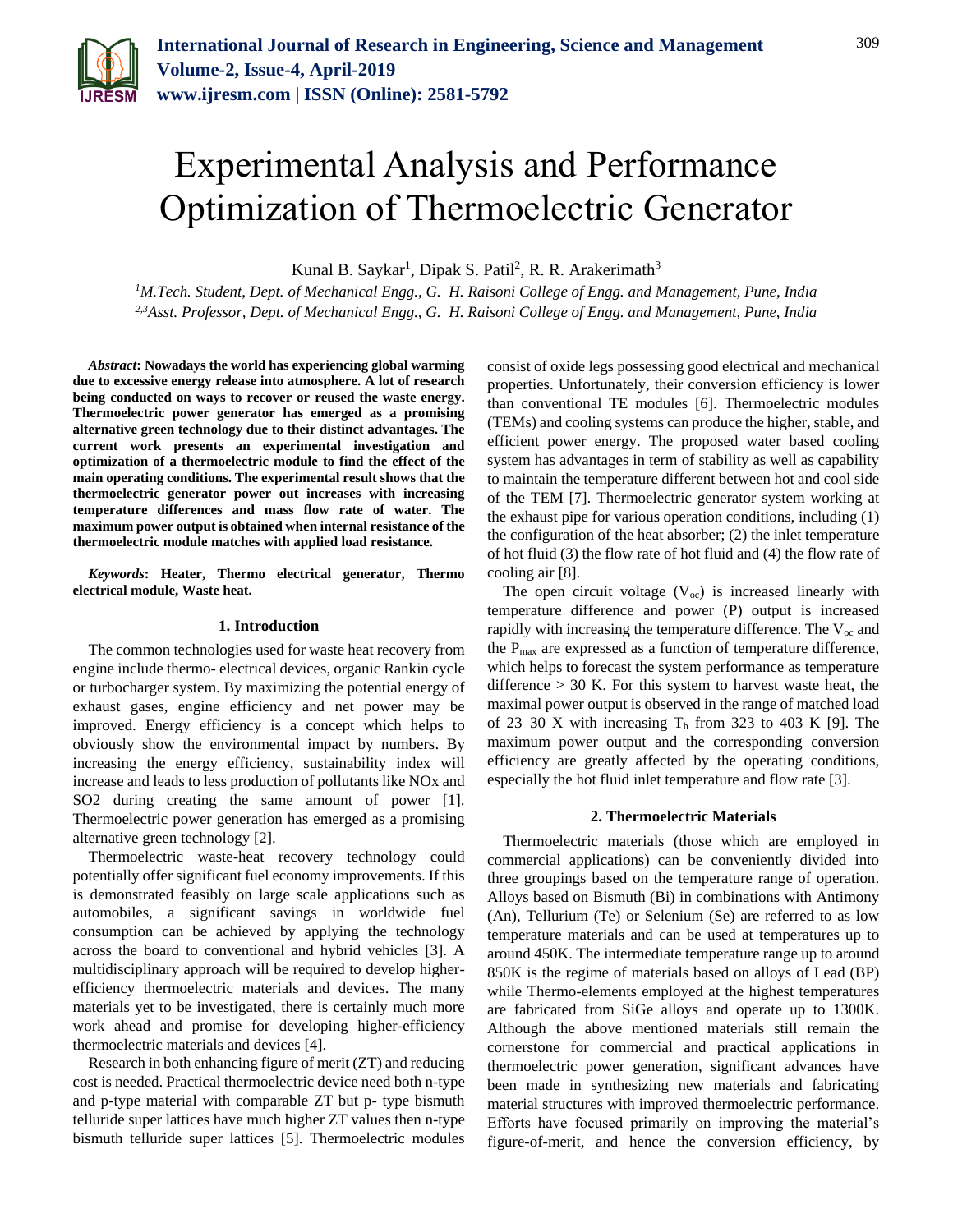

reducing the lattice thermal conductivity.

There are challenges in choosing suitable materials with sufficiently higher ZT for the applications. The best thermoelectric materials defined as ''phonon-glass electroncrystal'', which means that the materials should have a low lattice thermal conductivity as in a glass, and a high electrical conductivity as in a crystal.

| Table 1                                                |               |              |               |
|--------------------------------------------------------|---------------|--------------|---------------|
| Temperature classification of thermoelectric materials |               |              |               |
| Material                                               | Low           | Intermediate | High          |
| composition                                            | Temp.         | Temp.        | Temp.         |
| Further                                                | $(300-450 K)$ | $(450-800K)$ | $(800-1300K)$ |
| components                                             | Ri            | PhTe         | SiGe          |
|                                                        | Sb, Te, Se    |              |               |

## **3. Experimental Setup**

The experimental equipment is consisted of:

1. Heat source, 2. Plate type heater, 3. Heat sink (heat exchanger), 4. TEG module.

The external heat sink, fixed to the cold sides of thermoelectric generators for forced convective cooling, was made of aluminum alloy. The configuration and dimension of the heat sink is shown in Fig. 1.



Fig. 1. Heat source

Plate type heater can heat the aluminum plate to the rated temperature within a short period of time.



Fig. 2. Plate type heater



Fig. 3. Heat Sink

The other sides (cold sides) of the thermoelectric generators were affixed to the external heat sink for cooling. The temperature difference between the cold and hot sides of thermoelectric generators increases with the heat transfer rate, so that a better heat-transfer design will obtain higher generating electricity.

This experiment used the thermal grease (shown in fig. 4) with high thermal conductivity to affix the hot sides of thermoelectric generators to the heat absorber, so as to transfer the heat energy to the thermoelectric generators.



Fig. 4. Thermal Grease

The modules will generate electricity there in temperature difference cross the modules. So, you need to attach one side of the modules to a heat source and the other side to a cool source like heat sink to dissipate the heat coming from heat source through the modules.

Table 2 shows the specifications of the thermoelectric generator made by Gayathri Krishna. The thermoelectric generator uses the temperature difference between both sides of the chip module to convert the heat energy into electric energy.







Fig. 5. TEG Module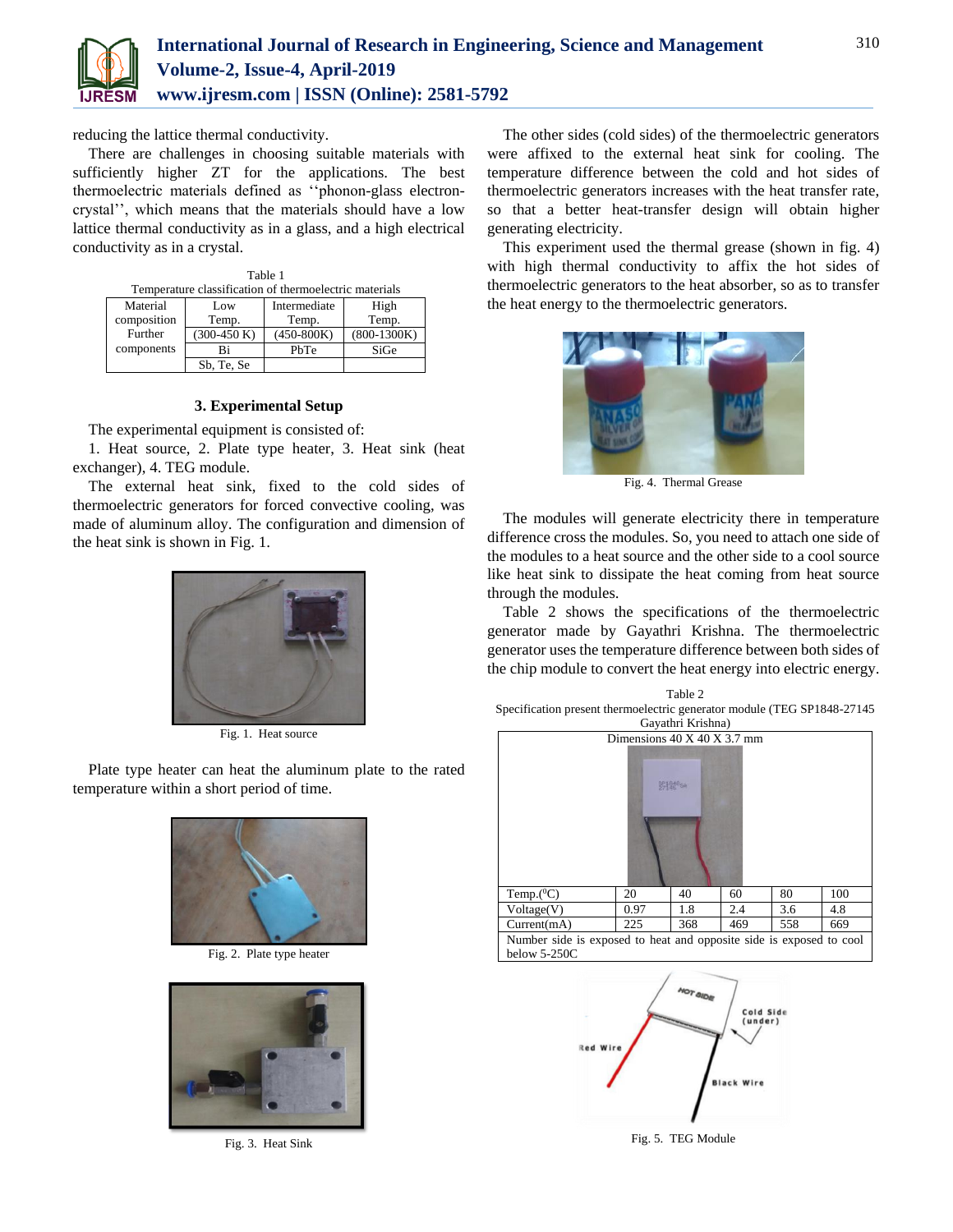

Our module is single and different to others. The modules have cold and hot sides. You should attach the cold side to heat sink or heat exchanger, and hot side to heat source.

#### *A. Assembly of Thermoelectric generator*

- On the cold plate heat exchanger Thermal grease is applied.
- On the cold plate heat exchanger Cold side of thermoelectric module placed.
- On other side of hot plate Thermal grease is again pasted which is put on the hot side of the thermoelectric module with the help of fastening (Nut and bolts).
- Thermoelectric module is placed between hot plate and cold plate heat exchanger.
- On the upper side of hot plate Heater is fixed with screws which is connected to volt meter and ammeter. The voltage is controlled by dimmers tat.
- Temperature sensors are fixed at the interfaced of heat exchanger and thermoelectric module.
- Water is used as a cold fluid to control/ maintain constant temperature at cold side of heat exchanger.
- Thermoelectric generator is connected with rheostat and multi-meter to measure current, voltage and resistance of DC current which is generated by thermoelectric generator at various temperature differences.

Figure 6, shows thermoelectric generator connected with multi meter and rheostat.



Fig. 6. Thermoelectric generator connected with multi-meter and rheostat

### **4. Results and discussion**

The variable parameters includes: the hot plate temperature; mass flow rate, and water temperature. The temperature of hot plate is controlled by voltage supply. The thermoelectric module is working at temperature difference between 20 to 120  $\rm{^{\circ}C}$ . Cooling side temperature should not exceed by 30  $\rm{^{\circ}C}$ . In order to evolve performance characteristics of system following graphs were plotted and studied. At mass flow rate of water 0.006 Kg/s, the power output decreases with increasing load resistance (5 ohm to 100 ohm). The fig. 7, shows that maximum power output as  $0.648$  Watt at temperature 240 °C. The power output increases with increasing heater temperature from 145  $\rm{^{\circ}C}$  to 190  $\rm{^{\circ}C}$  to 240  $\rm{^{\circ}C}$ . Fig. 8 and 9, indicates that the power output increases with increasing mass flow rate of water. The maximum power output obtained at maximum heater temperature, maximum water mass flow rate at 5 ohm applied resistance.



Fig. 7. Power Output vs. Load Resistance at mass flow rate 0.006 kg/sec



Fig. 8. Power Output vs. Load Resistance at mass flow rate 0.011 kg/sec.





#### **5. Conclusion**

Thermoelectric power generation offers a promising technology in the direct conversion of waste-heat energy, into electrical power. Waste heat powered thermoelectric generators are utilized in a number of useful applications due to their distinct advantages. Thermoelectric (TE) material should have a low lattice thermal conductivity and a high electrical conductivity as in a crystal. This study developed an integral thermoelectric generator system with high performance of thermoelectric generator. Water is used as a cold fluid in cold side of heat exchanger also studied effect of various operating conditions on performance of thermoelectric generator. The output power of thermoelectric generator increases with increasing temperature differences and mass flow rate of water.